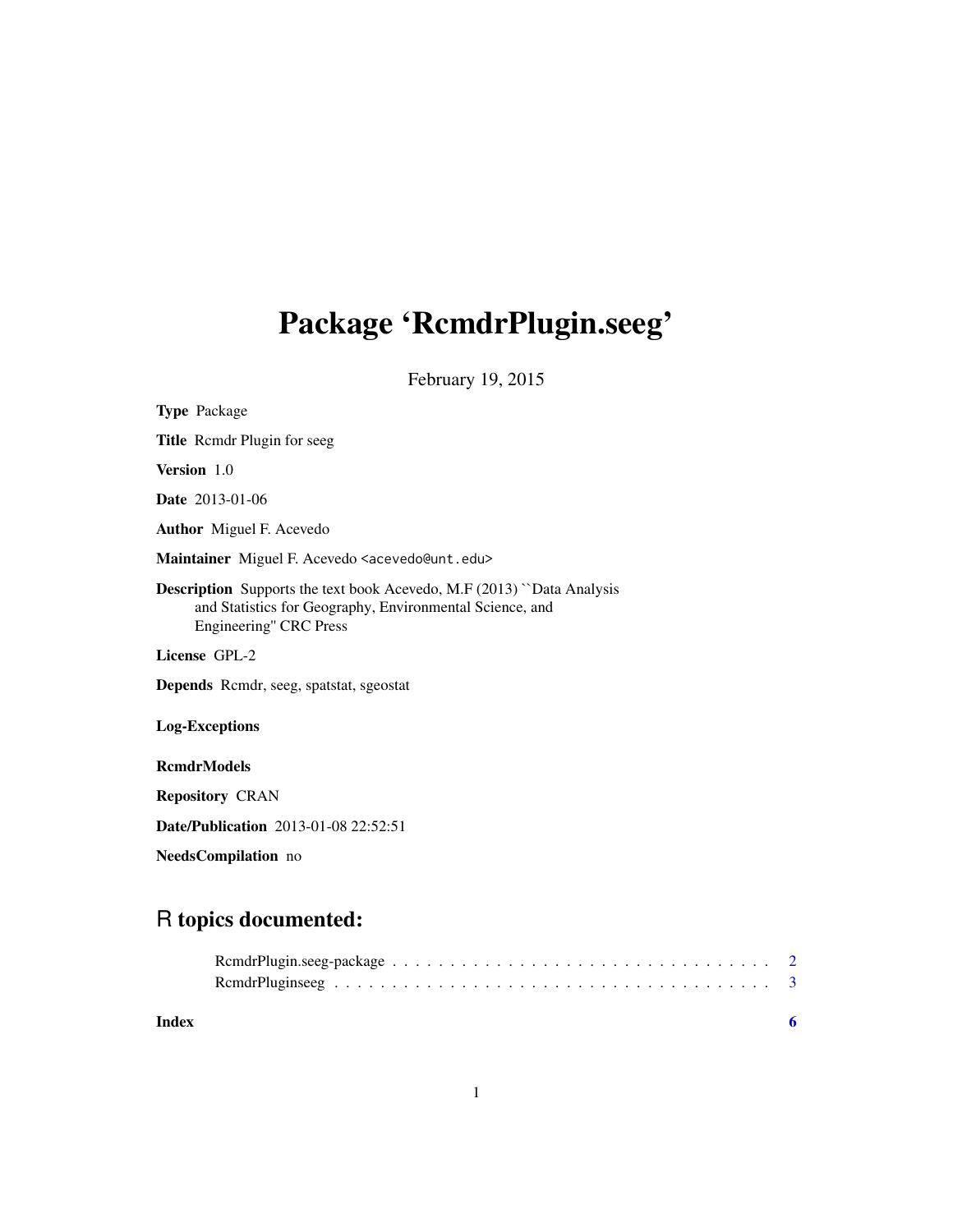```
RcmdrPlugin.seeg-package
```
*Statistics for Environmental Science, Engineering, and Geography*

#### Description

Used in Acevedo, M.F. 2013. "Data Analysis and Statistics for Geography, Environmental Science, and Engineering", CRC press.

#### Details

| RcmdrPlugin.seeg |
|------------------|
| Package          |
| 1.0              |
| 2013-01-06       |
| $GPL-2$          |
|                  |

Package to use the seeg package from the Rcmdr (Fox 2005, 2007)

To start the RcmdrPlugin.seeg:

1.- run the R Commander by loading it as package [Rcmdr](#page-0-0) or by using Commander() if the Rcmdr package is already loaded

2.- select RcmdrPlugin.seeg from menu Tools -> Load Rcmdr Plug-in(s) ...

Note: once the RcmdrPlugin.seeg has been loaded, the options()\$Rcmdr should show "RcmdrPlugin.seeg" in the \$plugins component.

3.- during the same R session, after the RCommander is closed, it can be re-run simply with Commander() and the RcmdrPlugin.seeg will re-run directly because of the options()\$Rcmdr have been set.

Optionally, if you want RcmdrPlugin.seeg to load automatically upon starting Rcmdr set options using options(Rcmdr=list(plugins="RcmdrPlugin.seeg"))

### Author(s)

M.F. Acevedo <Acevedo@unt.edu>

#### References

Acevedo, M.F. 2013. "Data Analysis and Statistics for Geography, Environmental Science, and Engineering", CRC press.

Fox, J. 2005 "The R Commander: A basic-statistics graphical user interface to R" Journal of Statistical Software, 14(9):1-42, Aug. 2005. ISSN 1548-7660. URL http://www.jstatsoft.org/v14/i09

Fox, J. 2007 "Extending the R Commander by 'Plug-In' Packages." R News, 7(3), 46-52. URL http://CRAN.R-project.org/doc/Rnews/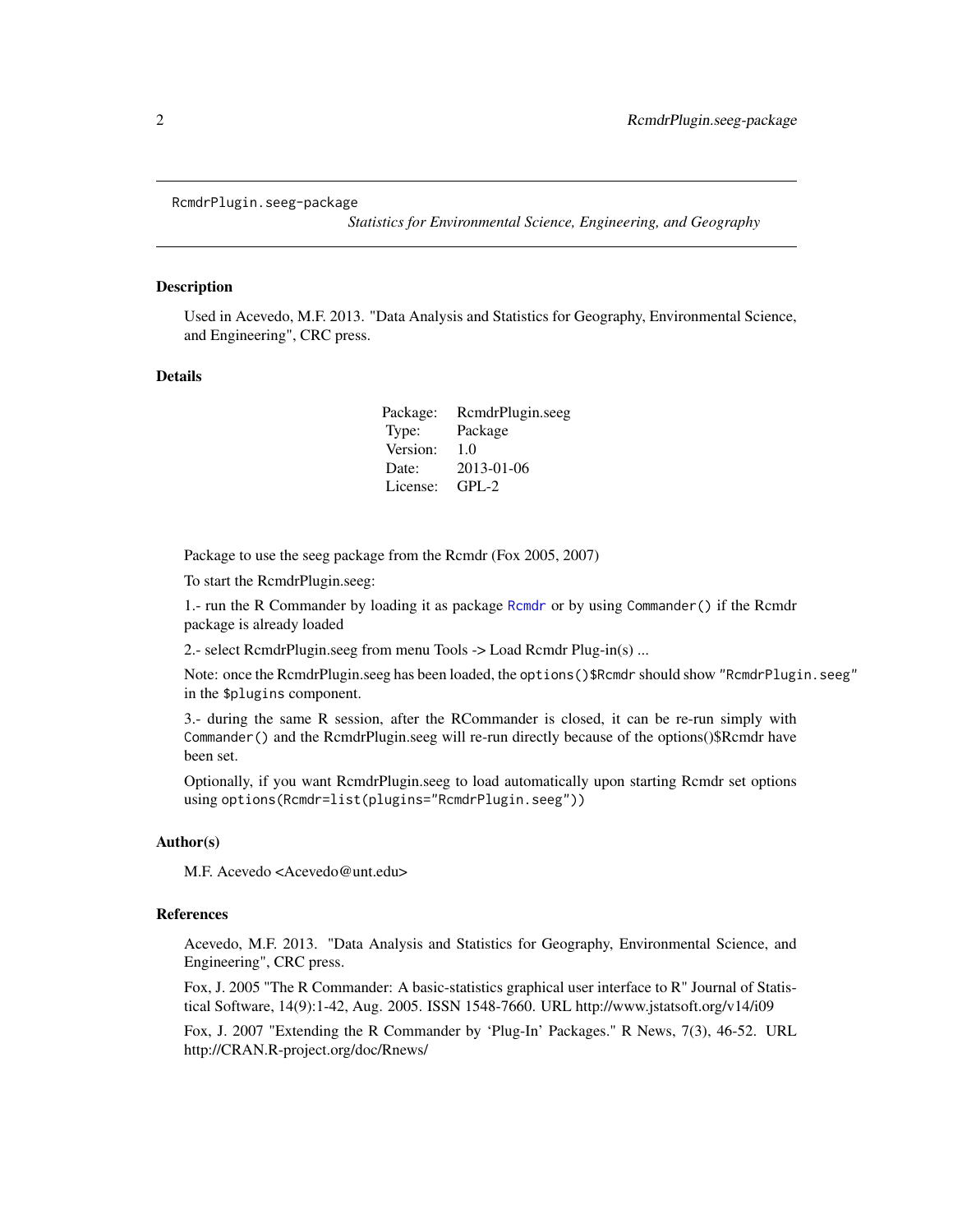# <span id="page-2-0"></span>RcmdrPluginseeg 3

# See Also

[ecdfPlot](#page-2-1), [tsPlot](#page-2-1), [scangeoEASppp](#page-2-1), [convertToppp](#page-2-1), [quadChisqppp](#page-2-1), [nnGKenvppp](#page-2-1), [varCal](#page-2-1), [SemiVarCov](#page-2-1), [OKrigingCmd](#page-2-1), [PlotKriged](#page-2-1)

#### Examples

```
panel2(size=5)
x < - rnorm(100)
ts.plot(x)
acf(x)
```
RcmdrPluginseeg *Rcmdr Plugin seeg functions*

# <span id="page-2-1"></span>Description

Functions for the seeg plugin of package [Rcmdr](#page-0-0). For details of the Rcmdr see Fox(2005, 2007).

#### Usage

```
ecdfPlot()
tsPlot()
acfPlot()
edaPlot()
scangeoEASppp()
scangeoEASras()
convertToppp()
quadChisqppp()
quadPoisppp()
nnGKppp()
nnGKenvppp()
varCal()
SemiVarCov()
MakeSemiVarCov()
OKrigingCmd()
PlotKriged()
```
# **Arguments**

These functions do not require arguments. Functions are invoked by the menu items of RcmdrPlugin.seeg. The user does not really need to employ these functions. Their role are as follows:

ecdfPlot: dialog to pick a variable from a dataset and call [ecdf](#page-0-0) function of seeg tsPlot: dialog to pick a variable from a dataset and call [ts.plot](#page-0-0) function acfPlot: dialog to pick a variable from a dataset and call [acf](#page-0-0) function edaPlot: dialog to pick a variable from a dataset and call [eda6](#page-0-0) function of seeg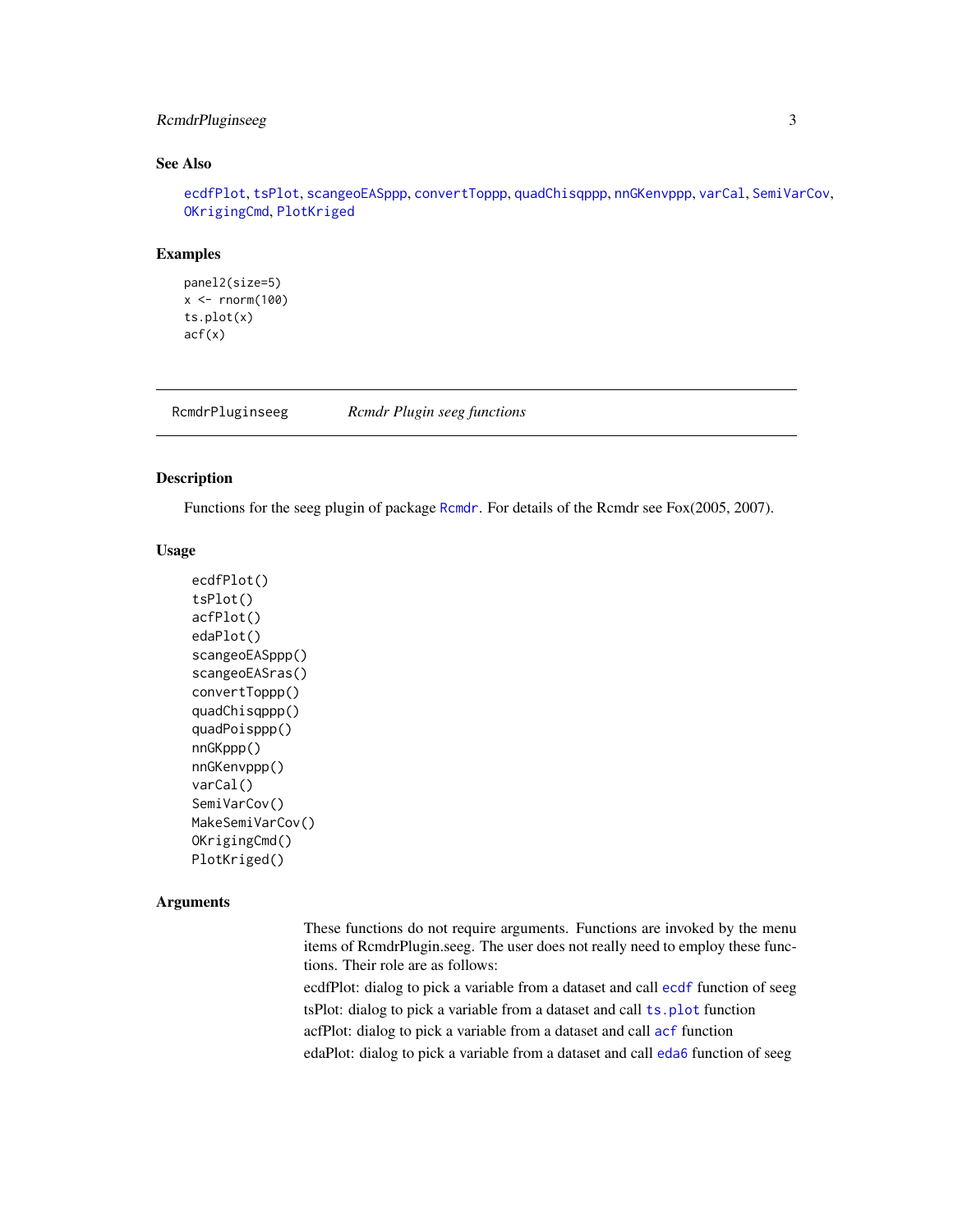<span id="page-3-0"></span>scangeoEASppp: dialog to set a name for dataset to be read from a geoEAS file using [scan.geoeas.ppp](#page-0-0) of seeg

scangeoEASras: dialog to set a name for dataset to be read from a geoEAS file using [scan.map.ras](#page-0-0) of seeg

convertToppp: dialog to select a dataset and convert to ppp using [makeppp](#page-0-0) of seeg

quadChisqppp: dialog to select a dataset and perform quadrat analysis by Chisquare using [quad.chisq.ppp](#page-0-0) of seeg

quadPoisppp: dialog to select a dataset and perform quadrat analysis by Poisson using [quad.poisson.ppp](#page-0-0) of seeg

nnGKppp: invokes function nnGK.ppp of seeg to perform Nearest Neighbor analysis using [nnGK.ppp](#page-0-0) of seeg

nnGKenvppp: dialog to select number of Monte Carlo realizations and calculate envelopes for G and K using [nnGKenv.ppp](#page-0-0) of seeg

varCal: dialog to set arguments for semivariogram calculations using [vario](#page-0-0) of seeg

SemiVarCov: dialog to set model of Semi-Variance and Covariance using model. semivar.cov of seeg

MakeSemiVarCov: dialog to make a model of Semi-Variance and Covariance using [make.variogram](#page-0-0) of seeg

OKrigingCmd: dialog to set arguments for Ordinary Kriging using [Okriging](#page-0-0) of seeg

PlotKriged: dialog to set arguments to plot a dataset together with its kriged map using [plotkriged](#page-0-0) of seeg i

## Details

To start the RcmdrPlugin.seeg:

1.- run the R Commander by loading it as package [Rcmdr](#page-0-0) or by using Commander() if the Rcmdr package is already loaded

2.- select RcmdrPlugin.seeg from menu Tools -> Load Rcmdr Plug-in(s) ...

Note: once the RcmdrPlugin.seeg has been loaded, the options()\$Rcmdr should show "RcmdrPlugin.seeg" in the \$plugins component.

3.- during the same R session, after the RCommander is closed, it can be re-run simply with Commander() and the RcmdrPlugin.seeg will re-run directly because of the options()\$Rcmdr have been set.

Optionally, if you want RcmdrPlugin.seeg to load automatically upon starting Rcmdr set options using options(Rcmdr=list(plugins="RcmdrPlugin.seeg"))

# Value

These functions generate a dialog box for the user to enter arguments for a call one of seeg functions to execute the work.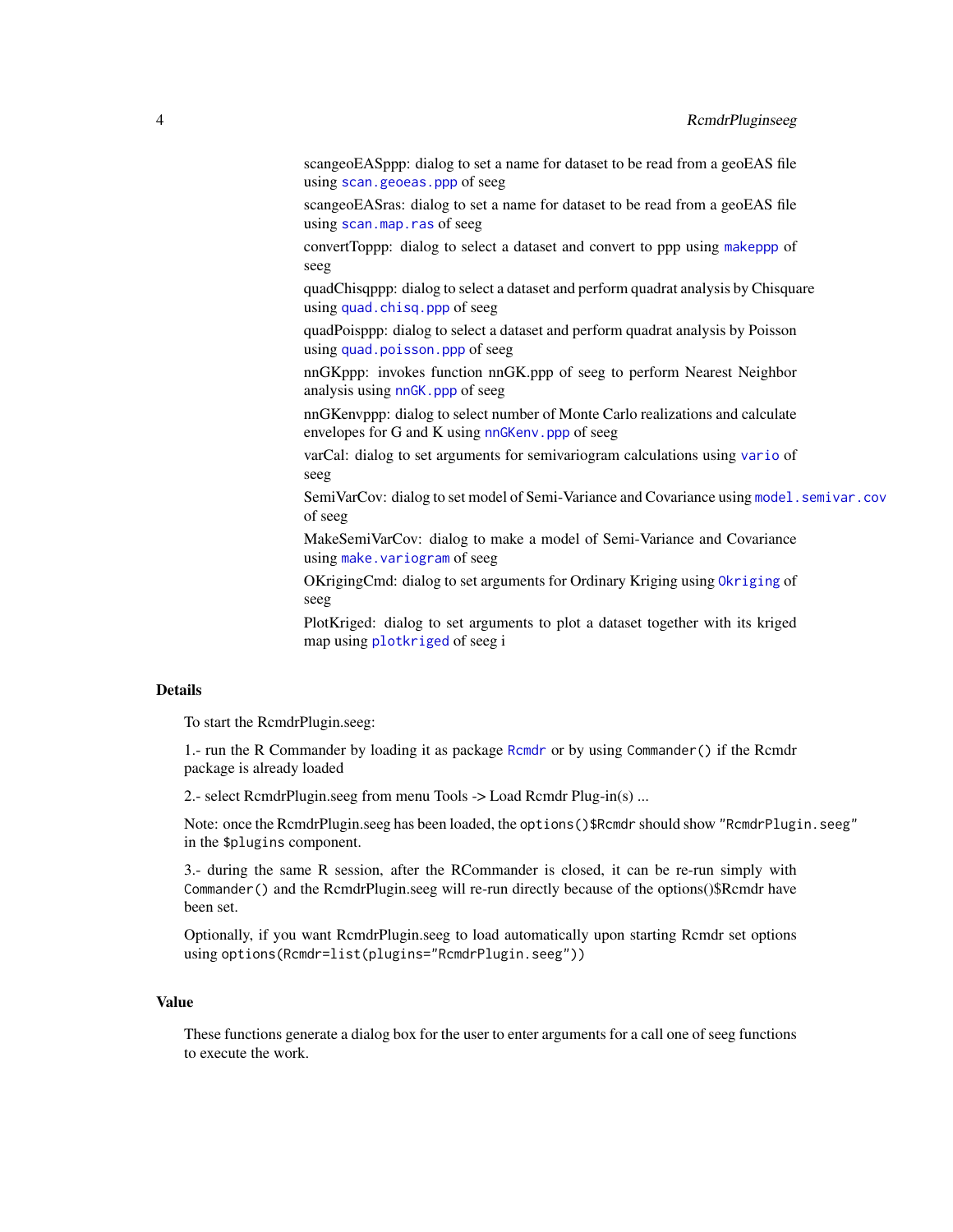# <span id="page-4-0"></span>RcmdrPluginseeg 5

# Note

Input files are in 'datafiles.zip' in directory 'datafiles' and organized by chapters of Acevedo (2013). The examples below require input files.

# Author(s)

Miguel F. Acevedo <Acevedo@unt.edu>

#### References

Acevedo M.F. 2013. "Data Analysis and Statistics for Geography, Environmental Science, and Engineering", CRC Press.

Fox, J. 2005 "The R Commander: A basic-statistics graphical user interface to R" Journal of Statistical Software, 14(9):1-42, Aug. 2005. ISSN 1548-7660. URL http://www.jstatsoft.org/v14/i09

Fox, J. 2007 "Extending the R Commander by 'Plug-In' Packages." R News, 7(3), 46-52. URL http://CRAN.R-project.org/doc/Rnews/

# See Also

convert to ppp object [ppp](#page-0-0), plot [plot](#page-0-0), plot [plot](#page-0-0), sgeostat [point](#page-0-0), [pair](#page-0-0),

# Examples

```
## Not run:
 command <- paste("plot(ecdf(", ActiveDataSet(), "$", x, '))', sep="")
 doItAndPrint(command)
```
## End(Not run)